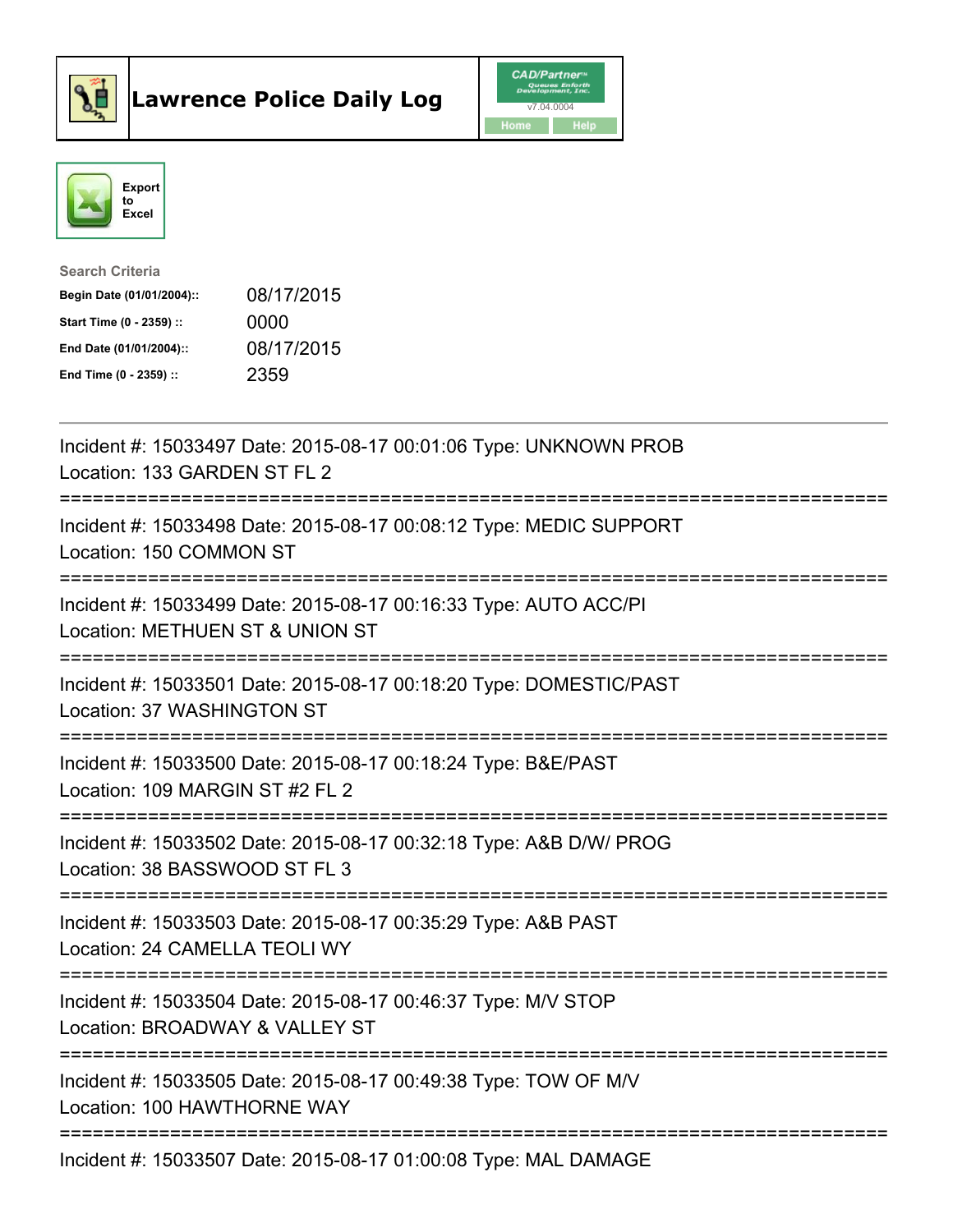Location: LAWRENCE ST & OAK ST =========================================================================== Incident #: 15033506 Date: 2015-08-17 01:00:25 Type: LOUD NOISE Location: 140 COMMON ST =========================================================================== Incident #: 15033508 Date: 2015-08-17 01:16:59 Type: DOMESTIC/PROG Location: 2 MUSEUM SQ #809 FL 8 =========================================================================== Incident #: 15033509 Date: 2015-08-17 01:25:40 Type: PRISONER CHK Location: 1 GENERAL ST =========================================================================== Incident #: 15033510 Date: 2015-08-17 01:27:56 Type: DISTURBANCE Location: HAFFNERS GAS STATION / 262 LAWRENCE ST =========================================================================== Incident #: 15033511 Date: 2015-08-17 01:29:22 Type: AUTO ACC/UNK PI Location: JACKSON ST & SUMMER ST =========================================================================== Incident #: 15033512 Date: 2015-08-17 01:31:44 Type: LOUD NOISE Location: BROADWAY & CROSS ST =========================================================================== Incident #: 15033513 Date: 2015-08-17 01:36:31 Type: M/V STOP Location: CROSS ST & MANCHESTER ST =========================================================================== Incident #: 15033514 Date: 2015-08-17 01:50:25 Type: M/V STOP Location: MARLBORO ST & S UNION ST =========================================================================== Incident #: 15033515 Date: 2015-08-17 01:51:25 Type: M/V STOP Location: JEFFERSON ST & MT VERNON ST =========================================================================== Incident #: 15033516 Date: 2015-08-17 02:00:22 Type: M/V STOP Location: ANDOVER ST & COOLIDGE ST =========================================================================== Incident #: 15033517 Date: 2015-08-17 02:02:20 Type: M/V STOP Location: ANDOVER ST & NEWTON ST =========================================================================== Incident #: 15033518 Date: 2015-08-17 02:03:40 Type: M/V STOP Location: E HAVERHILL ST & NORRIS ST =========================================================================== Incident #: 15033519 Date: 2015-08-17 02:05:13 Type: M/V STOP Location: BENNINGTON ST & PARK ST =========================================================================== Incident #: 15033520 Date: 2015-08-17 02:07:52 Type: M/V STOP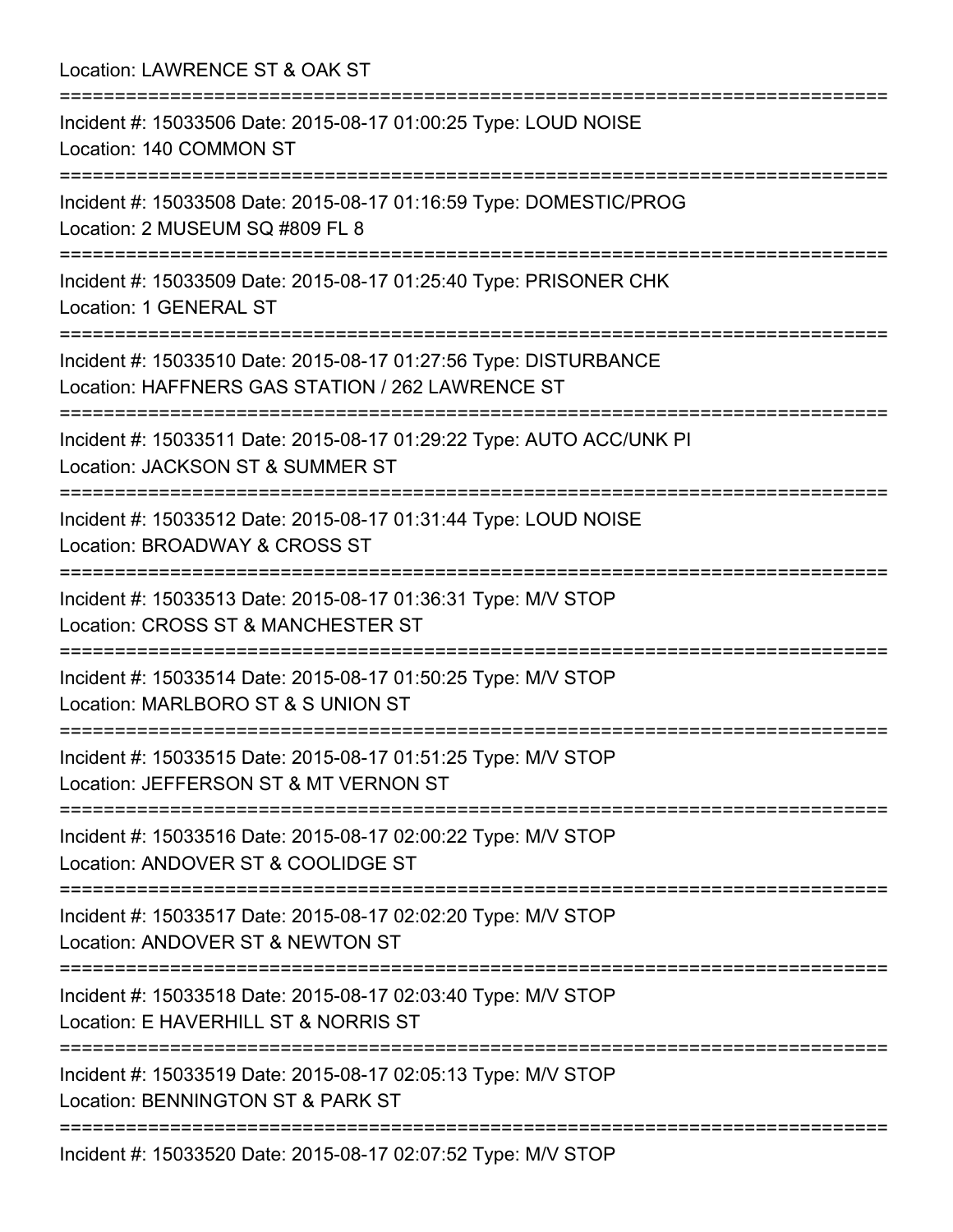| Incident #: 15033521 Date: 2015-08-17 02:08:56 Type: M/V STOP<br>Location: 322 AMES ST<br>:=================================== |
|--------------------------------------------------------------------------------------------------------------------------------|
| Incident #: 15033523 Date: 2015-08-17 02:09:25 Type: DISTURBANCE<br>Location: 26-28 JEFFERSON ST                               |
| Incident #: 15033522 Date: 2015-08-17 02:09:54 Type: M/V STOP<br>Location: ARLINGTON ST & CENTRE ST                            |
| Incident #: 15033524 Date: 2015-08-17 02:23:16 Type: M/V STOP<br><b>Location: LOWELL</b>                                       |
| Incident #: 15033525 Date: 2015-08-17 02:27:29 Type: M/V STOP<br>Location: 235 BROADWAY                                        |
| Incident #: 15033526 Date: 2015-08-17 02:30:17 Type: ALARMS<br>Location: 19 N BOYLSTON ST                                      |
| Incident #: 15033527 Date: 2015-08-17 02:37:33 Type: AUTO ACC/PI<br>Location: 128 HIGH ST                                      |
| Incident #: 15033528 Date: 2015-08-17 02:42:01 Type: B&E/MV/PAST<br>Location: 21 CHARDON ST                                    |
| Incident #: 15033529 Date: 2015-08-17 02:45:05 Type: A&B D/W PAST<br>Location: AUBURN ST & HAMPSHIRE ST                        |
| Incident #: 15033530 Date: 2015-08-17 03:03:34 Type: ALARM/BURG<br>Location: V&P AUTO BODY / 418 BROADWAY                      |
| Incident #: 15033531 Date: 2015-08-17 03:24:17 Type: M/V STOP<br>Location: BROADWAY & VALLEY ST                                |
| Incident #: 15033532 Date: 2015-08-17 03:26:31 Type: M/V STOP<br>Location: AMESBURY ST & LAWRENCE ST                           |
| Incident #: 15033533 Date: 2015-08-17 03:32:22 Type: M/V STOP<br>Location: CANAL ST & UNION ST                                 |
| Incident #: 15033536 Date: 2015-08-17 03:37:24 Type: M/V STOP                                                                  |

Location: CHICKERING ST & WINTHROP AV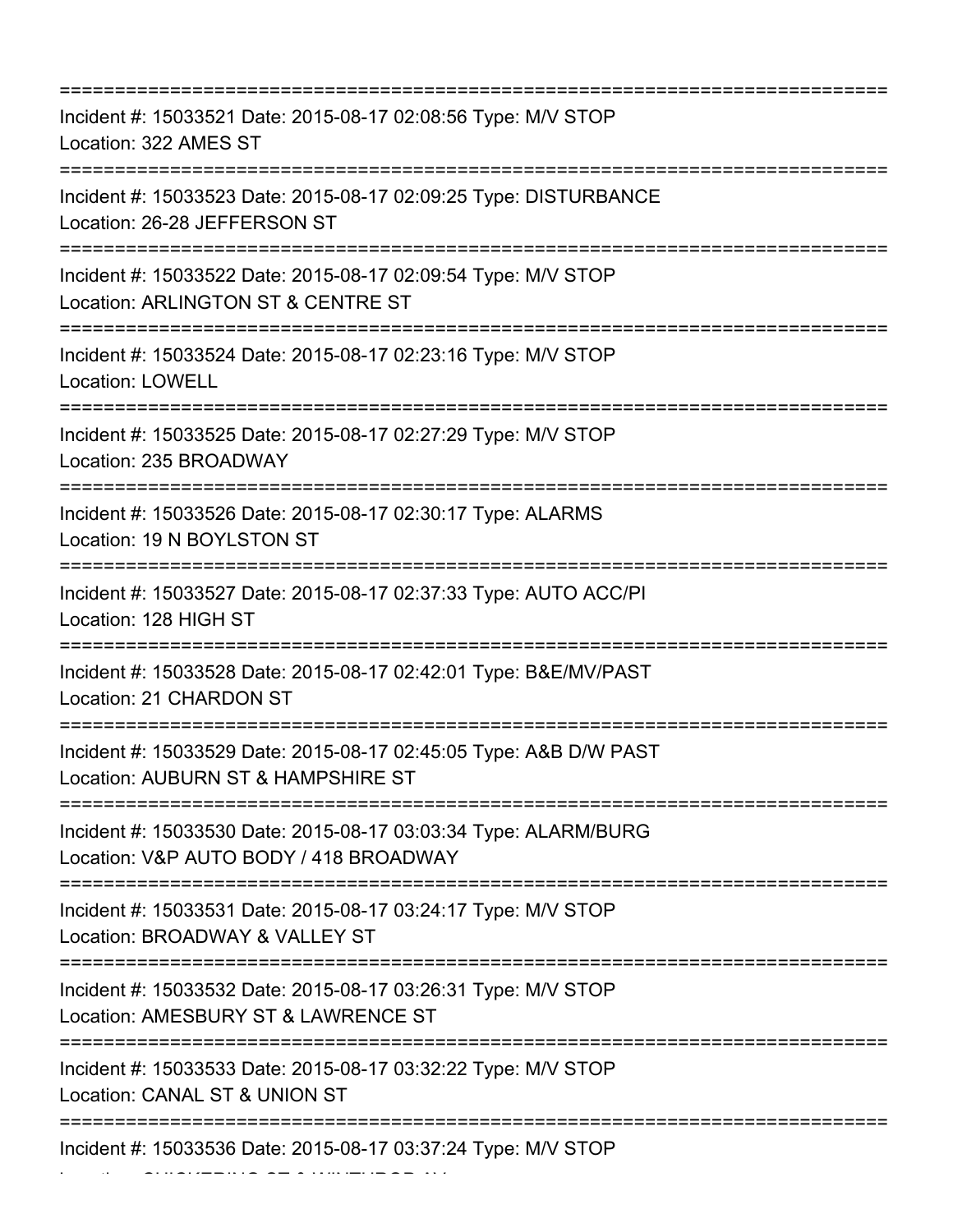| Incident #: 15033534 Date: 2015-08-17 03:38:24 Type: ALARM/BURG<br>Location: 75 NEWTON ST                                                  |
|--------------------------------------------------------------------------------------------------------------------------------------------|
| Incident #: 15033535 Date: 2015-08-17 03:40:08 Type: NOISE ORD<br>Location: 138 S UNION ST                                                 |
| Incident #: 15033537 Date: 2015-08-17 03:44:28 Type: M/V STOP<br>Location: ANDOVER ST & BELKNAP ST                                         |
| Incident #: 15033538 Date: 2015-08-17 03:47:37 Type: SUICIDE ATTEMPT<br>Location: 12 SARGENT ST FL 3FL                                     |
| Incident #: 15033539 Date: 2015-08-17 04:07:21 Type: UNWANTEDGUEST<br>Location: 129 FARNHAM ST                                             |
| Incident #: 15033540 Date: 2015-08-17 05:12:41 Type: HIT & RUN M/V<br>Location: 155 FRANKLIN ST                                            |
| Incident #: 15033541 Date: 2015-08-17 05:16:38 Type: ALARM/BURG<br>Location: 467 BROADWAY                                                  |
| Incident #: 15033542 Date: 2015-08-17 05:24:13 Type: MV/BLOCKING<br>Location: 25 SARGENT ST                                                |
| Incident #: 15033544 Date: 2015-08-17 05:38:16 Type: MEDIC SUPPORT<br>Location: 115 JACKSON ST FL 3FL<br>--------------------------------- |
| Incident #: 15033543 Date: 2015-08-17 05:40:36 Type: M/V STOP<br>Location: AMESBURY ST & METHUEN ST                                        |
| Incident #: 15033545 Date: 2015-08-17 06:13:20 Type: SUS PERS/MV<br>Location: AMESBURY ST & HAVERHILL ST                                   |
| :===============================<br>Incident #: 15033546 Date: 2015-08-17 06:16:01 Type: M/V STOP<br>Location: AMESBURY ST & LOWELL ST     |
| Incident #: 15033547 Date: 2015-08-17 06:19:16 Type: M/V STOP<br><b>Location: UNION ST</b>                                                 |
| Incident #: 15033548 Date: 2015-08-17 06:49:52 Type: ALARM/BURG                                                                            |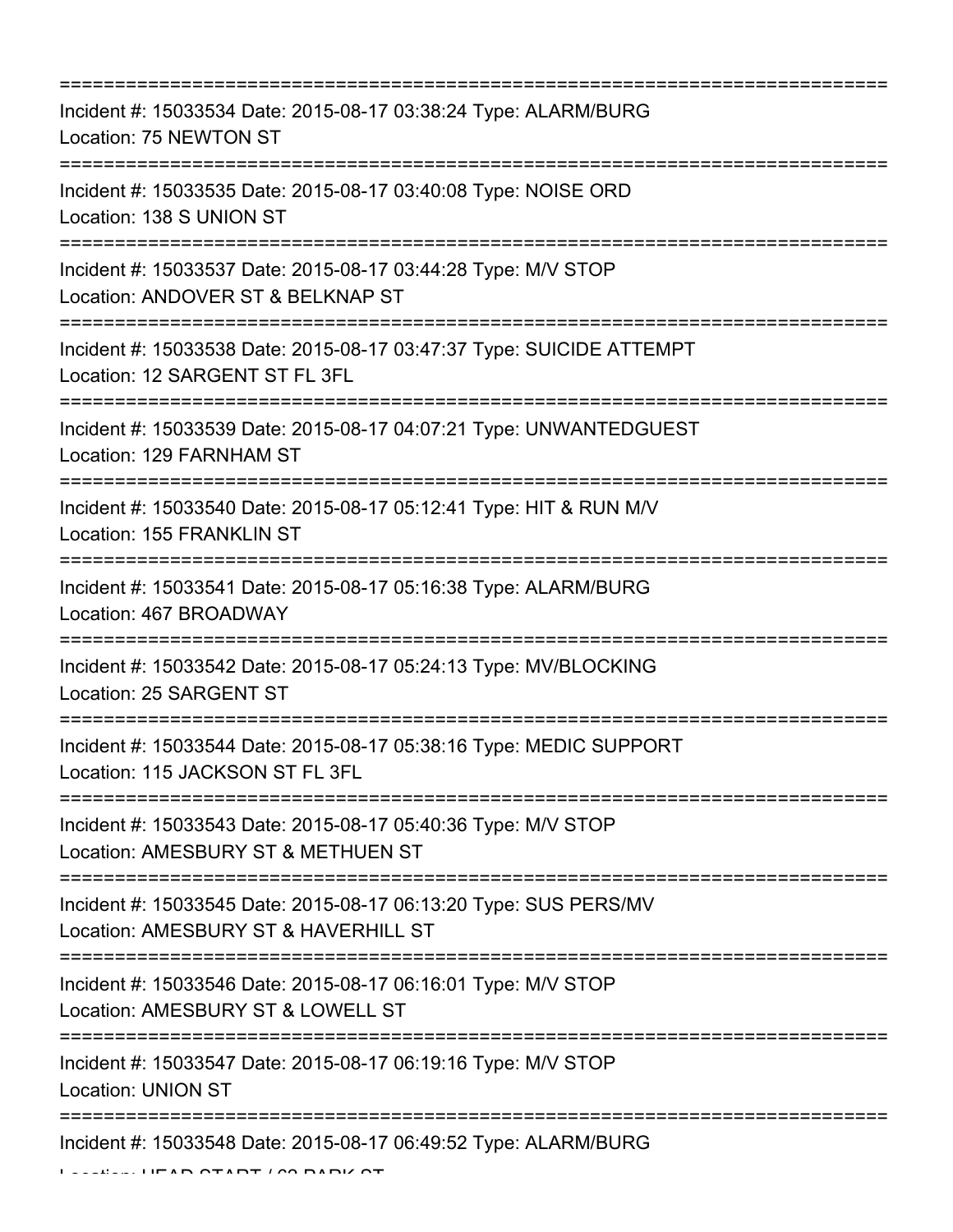| ==============================<br>=============================                                         |
|---------------------------------------------------------------------------------------------------------|
| Incident #: 15033549 Date: 2015-08-17 06:59:48 Type: NOISE ORD<br>Location: 309 LAWRENCE ST #1 FL 1     |
| Incident #: 15033550 Date: 2015-08-17 07:17:49 Type: PARK & WALK<br>Location: BROADWAY                  |
| Incident #: 15033551 Date: 2015-08-17 07:26:06 Type: MEDIC SUPPORT<br>Location: 429 HIGH ST #2          |
| Incident #: 15033552 Date: 2015-08-17 07:37:55 Type: M/V STOP<br><b>Location: CENTRAL BRIDGE</b>        |
| Incident #: 15033553 Date: 2015-08-17 07:38:09 Type: ALARM/BURG<br>Location: 488 ESSEX ST               |
| Incident #: 15033554 Date: 2015-08-17 07:43:44 Type: STOL/MV/PAS<br>Location: 79 CROSS ST               |
| Incident #: 15033555 Date: 2015-08-17 07:51:35 Type: LIC PLATE STO<br>Location: 30 SARATOGA ST          |
| Incident #: 15033556 Date: 2015-08-17 07:51:58 Type: CLOSE STREET<br>Location: PARK & HMPSHIRE          |
| Incident #: 15033558 Date: 2015-08-17 08:04:11 Type: VIO CITY ORD<br>Location: 31 HANCOCK ST            |
| Incident #: 15033557 Date: 2015-08-17 08:04:21 Type: M/V STOP<br>Location: CARVER ST & MERRIMACK ST     |
| Incident #: 15033559 Date: 2015-08-17 08:18:10 Type: B&E/MV/PROG<br>Location: 1 GENERAL ST              |
| Incident #: 15033560 Date: 2015-08-17 08:26:06 Type: CLOSE STREET<br><b>Location: MARKET ST</b>         |
| Incident #: 15033561 Date: 2015-08-17 08:28:05 Type: CLOSE STREET<br>Location: ANDOVER ST & PHILLIPS ST |
| Incident #: 15033562 Date: 2015-08-17 08:30:39 Type: TOW OF M/V                                         |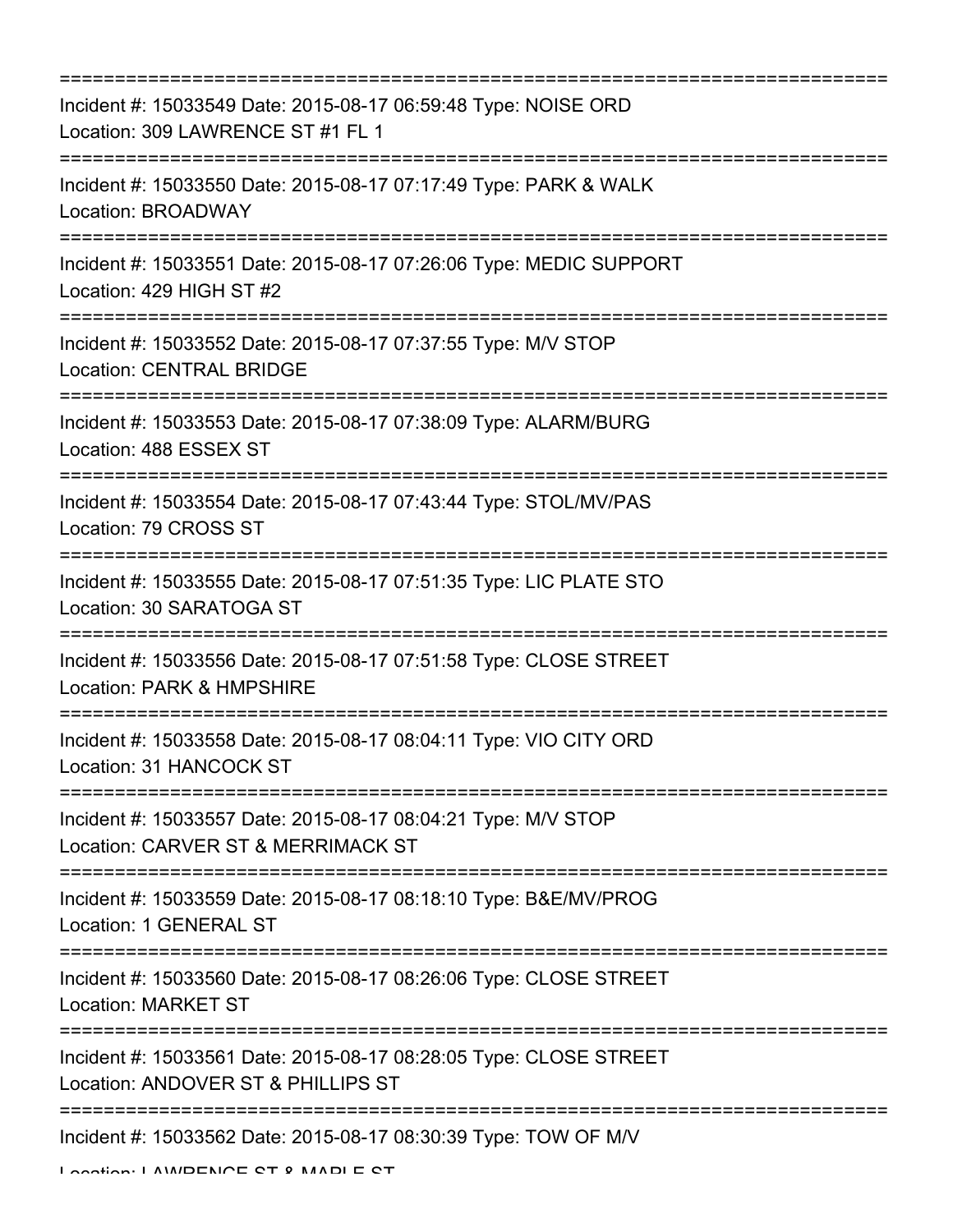| Incident #: 15033563 Date: 2015-08-17 08:42:27 Type: CK WELL BEING<br>Location: HAVERHILL ST & LAWRENCE ST<br>:========================== |
|-------------------------------------------------------------------------------------------------------------------------------------------|
| Incident #: 15033564 Date: 2015-08-17 08:57:26 Type: INVEST CONT<br>Location: 467 BROADWAY                                                |
| Incident #: 15033565 Date: 2015-08-17 09:10:08 Type: CK WELL BEING<br>Location: 248 BROADWAY #309                                         |
| Incident #: 15033566 Date: 2015-08-17 09:14:05 Type: ALARMS<br>Location: 490 ESSEX ST                                                     |
| Incident #: 15033568 Date: 2015-08-17 09:14:24 Type: CK WELL BEING<br>Location: 169 HAVERHILL ST #APT7<br>:=========================      |
| Incident #: 15033567 Date: 2015-08-17 09:16:24 Type: M/V STOP<br>Location: BUTLER ST & WARREN ST                                          |
| ;=================================<br>Incident #: 15033569 Date: 2015-08-17 09:20:32 Type: GUN CALL<br>Location: 187 ANDOVER ST           |
| Incident #: 15033570 Date: 2015-08-17 09:22:28 Type: THREATS<br>Location: LAWRENCE GENERAL HOSPITAL / 1 GENERAL ST                        |
| Incident #: 15033571 Date: 2015-08-17 09:23:35 Type: ALARM/BURG<br>Location: 29 WILLOW ST #B                                              |
| Incident #: 15033572 Date: 2015-08-17 09:24:59 Type: LIC PLATE STO<br>Location: 58 EXETER ST                                              |
| Incident #: 15033573 Date: 2015-08-17 09:49:21 Type: ALARM/BURG<br>Location: COCO ASSOC / 300 ESSEX ST                                    |
| Incident #: 15033574 Date: 2015-08-17 09:55:51 Type: M/V STOP<br>Location: 3728011 / 192 HIGH ST                                          |
| Incident #: 15033576 Date: 2015-08-17 10:05:57 Type: THREATS<br>Location: 19 POPLAR ST                                                    |
| Incident #: 15033575 Date: 2015-08-17 10:08:22 Type: M/V STOP<br>Location: 350 MERRIMACK ST                                               |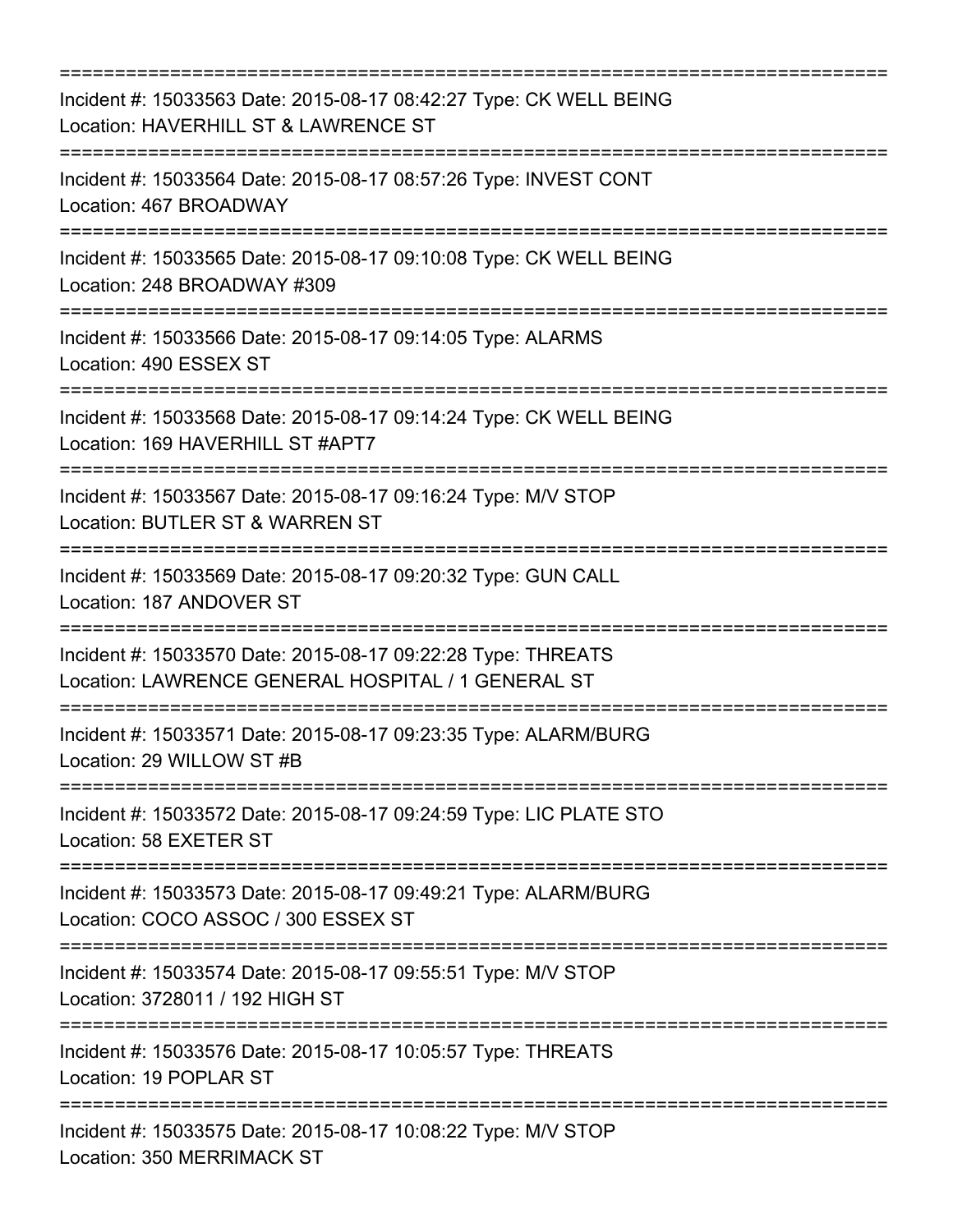Incident #: 15033577 Date: 2015-08-17 10:09:29 Type: M/V STOP Location: GARDEN ST & JACKSON ST =========================================================================== Incident #: 15033578 Date: 2015-08-17 10:10:43 Type: SUS PERS/MV Location: LOAN USA / 92 BROADWAY =========================================================================== Incident #: 15033579 Date: 2015-08-17 10:11:22 Type: M/V STOP Location: 500 MERRIMACK ST =========================================================================== Incident #: 15033580 Date: 2015-08-17 10:18:00 Type: PARK & WALK Location: BRADFORD ST & BROADWAY =========================================================================== Incident #: 15033581 Date: 2015-08-17 10:22:35 Type: M/V STOP Location: 500 MERRIMACK ST =========================================================================== Incident #: 15033582 Date: 2015-08-17 10:26:07 Type: M/V STOP Location: 500 MERRIMACK ST =========================================================================== Incident #: 15033583 Date: 2015-08-17 10:26:24 Type: M/V STOP Location: 240 HIGH ST =========================================================================== Incident #: 15033584 Date: 2015-08-17 10:33:03 Type: B&E FOLLOW UP Location: 20 GROTON ST =========================================================================== Incident #: 15033585 Date: 2015-08-17 10:33:38 Type: M/V STOP Location: 646VK7 / 166 HIGH ST =========================================================================== Incident #: 15033586 Date: 2015-08-17 10:37:55 Type: AUTO ACC/NO PI Location: S UNION ST & WINTHROP AV =========================================================================== Incident #: 15033587 Date: 2015-08-17 10:46:27 Type: GENERAL SERV Location: 355 SALEM ST #APT D =========================================================================== Incident #: 15033588 Date: 2015-08-17 10:48:10 Type: M/V STOP Location: 26 SARATOGA =========================================================================== Incident #: 15033589 Date: 2015-08-17 10:56:03 Type: UNWANTEDGUEST Location: 52 BLANCHARD ST ============================= Incident #: 15033590 Date: 2015-08-17 10:59:27 Type: B&E/PAST Location: HIDDEN GEM / 49 BLANCHARD ST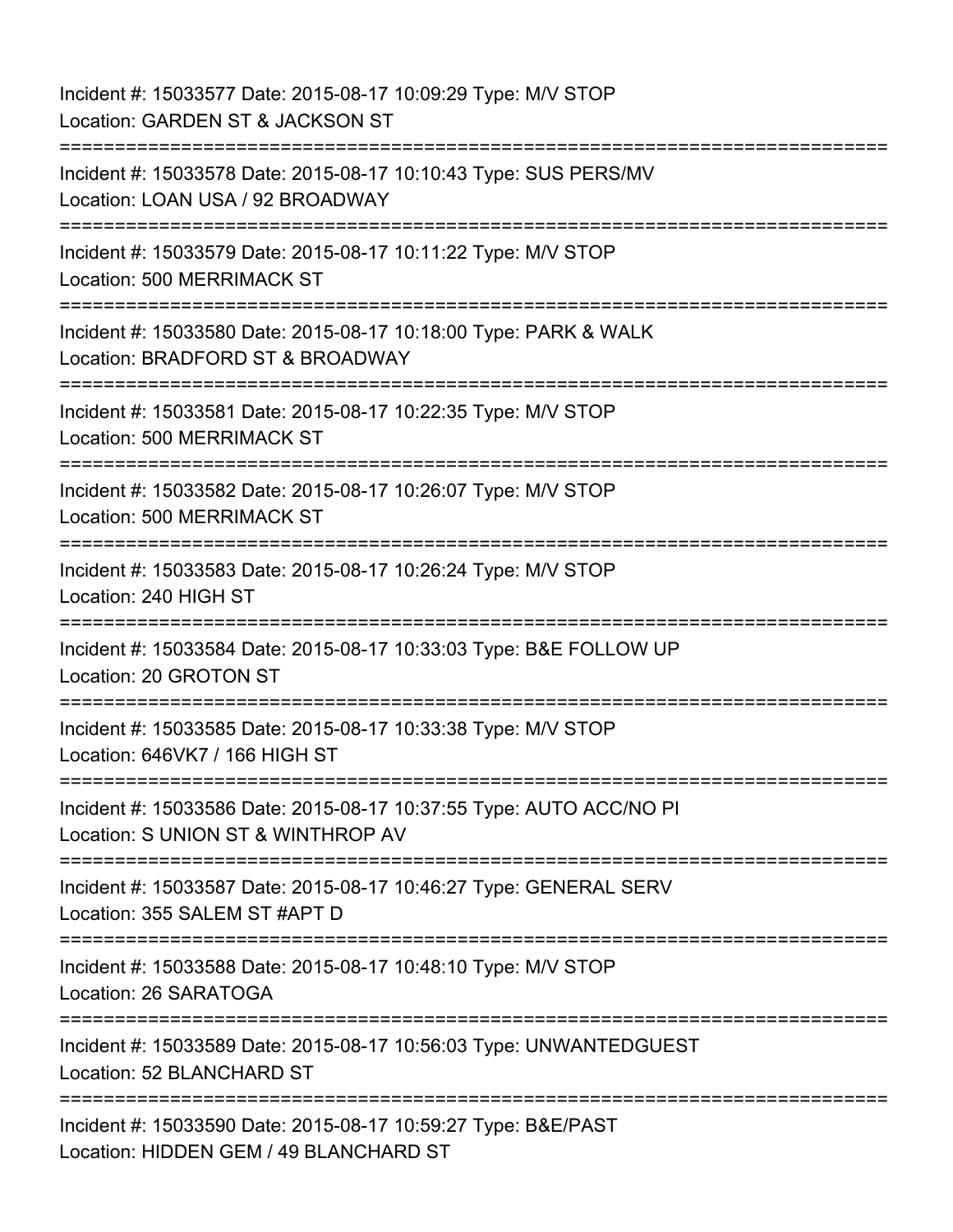Incident #: 15033591 Date: 2015-08-17 11:12:33 Type: LARCENY/PAST Location: 101 S UNION ST =========================================================================== Incident #: 15033592 Date: 2015-08-17 11:14:41 Type: SUS PERS/MV Location: 26 DRACUT ST =========================================================================== Incident #: 15033593 Date: 2015-08-17 11:15:41 Type: SUS PERS/MV Location: 122 FRANKLIN ST =========================================================================== Incident #: 15033594 Date: 2015-08-17 11:21:49 Type: AUTO ACC/NO PI Location: AMESBURY ST & ESSEX ST =========================================================================== Incident #: 15033596 Date: 2015-08-17 11:30:14 Type: PARK & WALK Location: BROADWAY & HAVERHILL ST =========================================================================== Incident #: 15033595 Date: 2015-08-17 11:30:26 Type: INVEST CONT Location: 176 ABBOTT ST =========================================================================== Incident #: 15033597 Date: 2015-08-17 11:32:29 Type: ALARM/BURG Location: SANTOS RESD / 35 KENDALL ST =========================================================================== Incident #: 15033598 Date: 2015-08-17 11:36:35 Type: TOW OF M/V Location: 3834177 / 149 FERRY ST =========================================================================== Incident #: 15033600 Date: 2015-08-17 11:38:08 Type: M/V STOP Location: FARNHAM ST & S UNION ST =========================================================================== Incident #: 15033599 Date: 2015-08-17 11:38:15 Type: DISTURBANCE Location: 85 BROOKFIELD ST =========================================================================== Incident #: 15033601 Date: 2015-08-17 11:51:25 Type: DRUG VIO Location: 79 ABBOTT ST =========================================================================== Incident #: 15033602 Date: 2015-08-17 12:06:59 Type: FIGHT Location: 192 UNION ST FL 3 =========================================================================== Incident #: 15033603 Date: 2015-08-17 12:08:35 Type: M/V STOP Location: COMMON ST & NEWBURY ST =========================================================================== Incident #: 15033604 Date: 2015-08-17 12:10:08 Type: FIGHT Location: MCDONALDS / 50 BROADWAY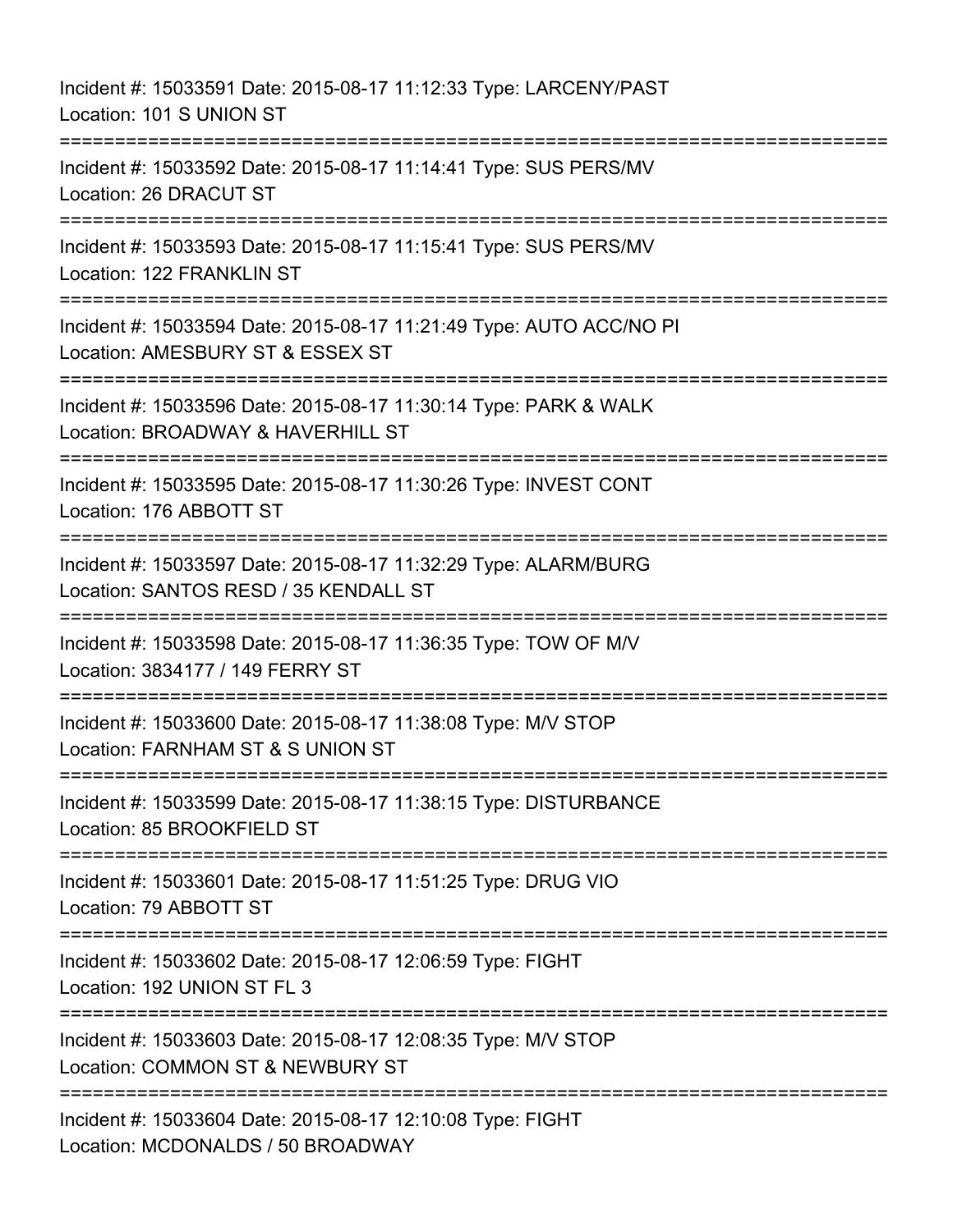Incident #: 15033605 Date: 2015-08-17 12:43:44 Type: M/V STOP Location: 91 SUMMER ST

=========================================================================== Incident #: 15033606 Date: 2015-08-17 12:45:51 Type: M/V STOP Location: MERRIMACK ST & S UNION ST =========================================================================== Incident #: 15033607 Date: 2015-08-17 12:48:32 Type: ASSSIT AMBULANC Location: 12 METHUEN ST FL 2 =========================================================================== Incident #: 15033608 Date: 2015-08-17 12:55:06 Type: INVEST CONT Location: 415 HAVERHILL ST =========================================================================== Incident #: 15033609 Date: 2015-08-17 12:57:41 Type: CK WELL BEING Location: 42 MARBLE AV =========================================================================== Incident #: 15033610 Date: 2015-08-17 13:00:35 Type: COURT DOC SERVE Location: 34 DRACUT ST =========================================================================== Incident #: 15033611 Date: 2015-08-17 13:13:27 Type: ALARMS Location: 4 SALEM ST #ST =========================================================================== Incident #: 15033612 Date: 2015-08-17 13:14:25 Type: ANIMAL COMPL Location: E PLATT ST & MARSTON ST =========================================================================== Incident #: 15033613 Date: 2015-08-17 13:18:00 Type: AUTO ACC/PED Location: BOXFORD ST & S UNION ST =========================================================================== Incident #: 15033614 Date: 2015-08-17 13:33:27 Type: M/V STOP Location: 23 MT VERNON ST =========================================================================== Incident #: 15033615 Date: 2015-08-17 13:34:28 Type: CK WELL BEING Location: 24 CAMDEN ST =========================================================================== Incident #: 15033616 Date: 2015-08-17 13:37:08 Type: M/V STOP Location: BROADWAY & HAVERHILL ST =========================================================================== Incident #: 15033617 Date: 2015-08-17 13:39:30 Type: 209A/VIOLATION Location: 14A TYLER ST =========================================================================== Incident #: 15033618 Date: 2015-08-17 13:43:10 Type: STOLEN PROP Location: 103 TRENTON ST

===========================================================================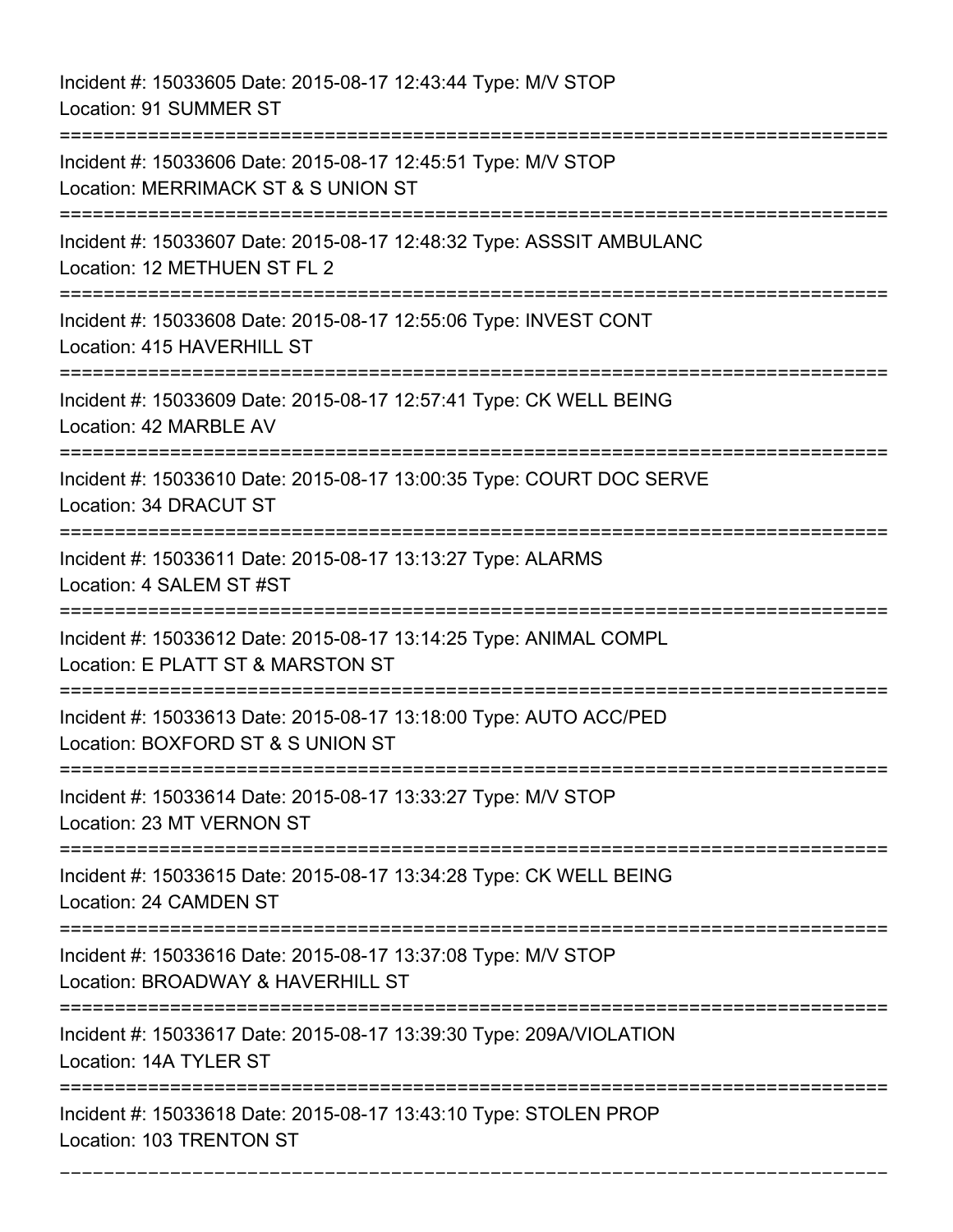| Incident #: 15033619 Date: 2015-08-17 14:01:18 Type: CK WELL BEING<br>Location: 62 AVON ST                                                                                                |
|-------------------------------------------------------------------------------------------------------------------------------------------------------------------------------------------|
| Incident #: 15033620 Date: 2015-08-17 14:08:07 Type: RECOV/STOL/MV<br>Location: 17 HUSE ST                                                                                                |
| Incident #: 15033621 Date: 2015-08-17 14:15:57 Type: M/V STOP<br><b>Location: FALLS BRIDGE</b>                                                                                            |
| Incident #: 15033622 Date: 2015-08-17 14:25:46 Type: B&E/PROG<br>Location: 14B TYLER ST                                                                                                   |
| Incident #: 15033623 Date: 2015-08-17 14:26:37 Type: MEDIC SUPPORT<br>Location: POSTOFFICE / 420 COMMON ST                                                                                |
| Incident #: 15033624 Date: 2015-08-17 14:33:14 Type: ANIMAL COMPL<br>Location: 35 FARLEY ST                                                                                               |
| Incident #: 15033625 Date: 2015-08-17 14:47:05 Type: AUTO ACC/NO PI<br>Location: MERRIMACK ST & S BROADWAY<br>----------------------------------<br>------------------------------------- |
| Incident #: 15033626 Date: 2015-08-17 14:53:26 Type: PARK & WALK<br>Location: HAVERHILL ST & WEST ST                                                                                      |
| Incident #: 15033627 Date: 2015-08-17 15:04:51 Type: AUTO ACC/PI<br>Location: S BROADWAY & SALEM ST                                                                                       |
| Incident #: 15033628 Date: 2015-08-17 15:12:21 Type: WARRANT SERVE<br>Location: 201 BOXFORD ST                                                                                            |
| Incident #: 15033629 Date: 2015-08-17 15:16:31 Type: TOW OF M/V<br>Location: 778SW6 / 198 BRUCE ST                                                                                        |
| Incident #: 15033630 Date: 2015-08-17 15:28:28 Type: ALARM/HOLD<br>Location: 305 ESSEX ST                                                                                                 |
| Incident #: 15033631 Date: 2015-08-17 15:37:27 Type: DOMESTIC/PROG<br>Location: 348 HAVERHILL ST #8                                                                                       |
| Incident #: 15033633 Date: 2015-08-17 15:41:11 Type: INVESTIGATION<br>Location: 50 COMMON ST                                                                                              |
|                                                                                                                                                                                           |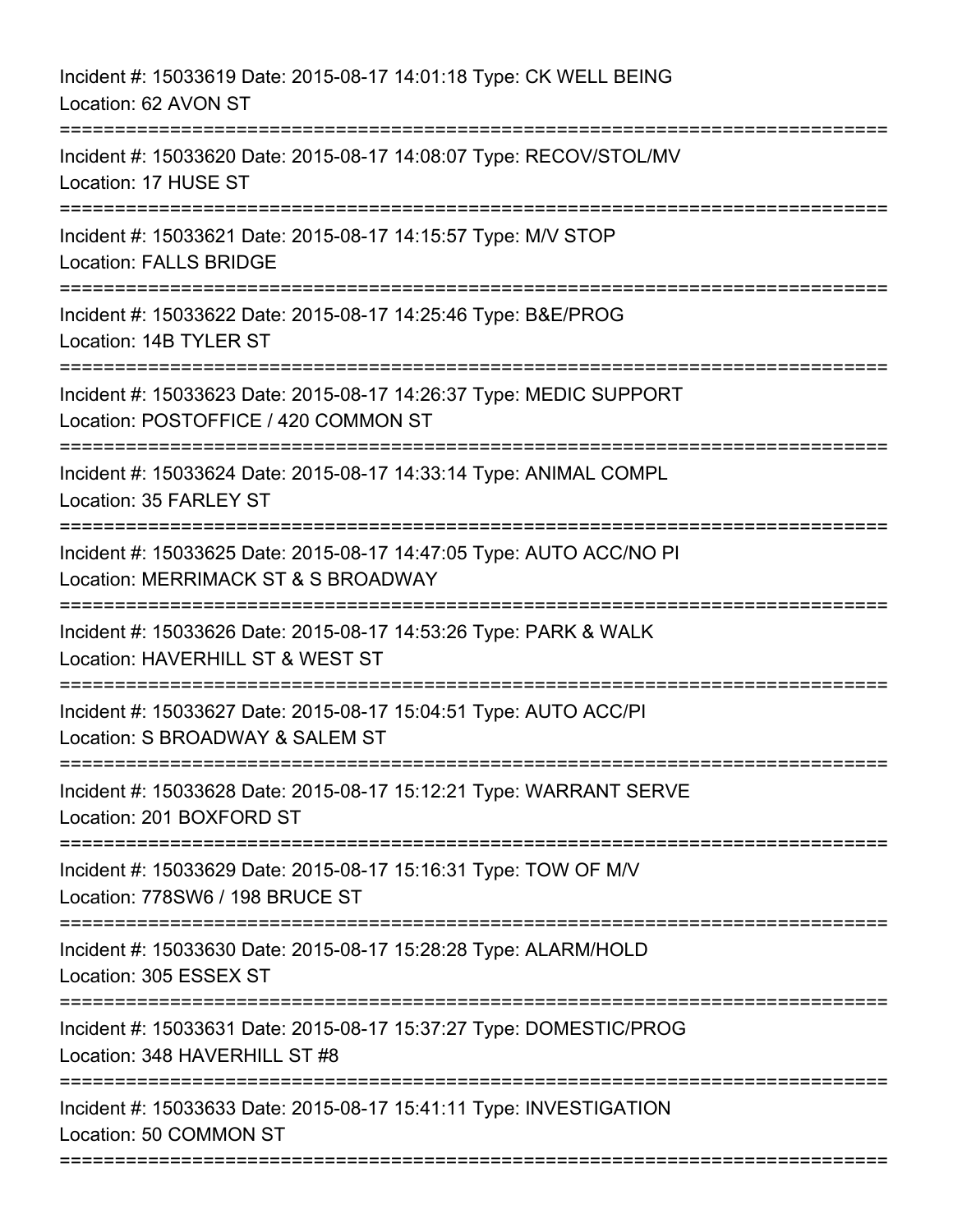| Incident #: 15033632 Date: 2015-08-17 15:43:33 Type: NEIGHBOR PROB<br>Location: 202 E HAVERHILL ST                              |
|---------------------------------------------------------------------------------------------------------------------------------|
| Incident #: 15033634 Date: 2015-08-17 16:00:00 Type: UNWANTEDGUEST<br>Location: 353 ELM ST                                      |
| Incident #: 15033635 Date: 2015-08-17 16:16:56 Type: MEDIC SUPPORT<br>Location: 150 BUTLER ST<br>============================== |
| Incident #: 15033636 Date: 2015-08-17 16:35:27 Type: SUS PERS/MV<br>Location: 50 BROADWAY                                       |
| Incident #: 15033638 Date: 2015-08-17 16:40:37 Type: STOL/MV/PAS<br>Location: 114 OSGOOD ST                                     |
| Incident #: 15033637 Date: 2015-08-17 16:40:53 Type: CK WELL BEING<br>Location: 333 HOWARD ST                                   |
| Incident #: 15033639 Date: 2015-08-17 17:10:33 Type: SUS PERS/MV<br>Location: KNOX ST & THORNDIKE ST                            |
| Incident #: 15033640 Date: 2015-08-17 17:23:28 Type: M/V STOP<br>Location: WENDYS / 55 HAMPSHIRE ST                             |
| Incident #: 15033641 Date: 2015-08-17 17:25:37 Type: SUS PERS/MV<br>Location: 2 MUSEUM SQ                                       |
| Incident #: 15033642 Date: 2015-08-17 17:33:07 Type: AUTO ACC/NO PI<br>Location: ANDOVER ST & SULLIVAN AV                       |
| Incident #: 15033643 Date: 2015-08-17 17:37:20 Type: M/V STOP<br>Location: MERRIMACK ST & PARKER ST                             |
| Incident #: 15033644 Date: 2015-08-17 17:40:52 Type: DISTURBANCE<br>Location: 120 EXCHANGE ST                                   |
| Incident #: 15033645 Date: 2015-08-17 17:50:51 Type: KEEP PEACE<br>Location: 79 ABBOTT ST                                       |
| Incident #: 15033646 Date: 2015-08-17 17:53:04 Type: HIT & RUN M/V<br>Location: 280 MERRIMACK ST                                |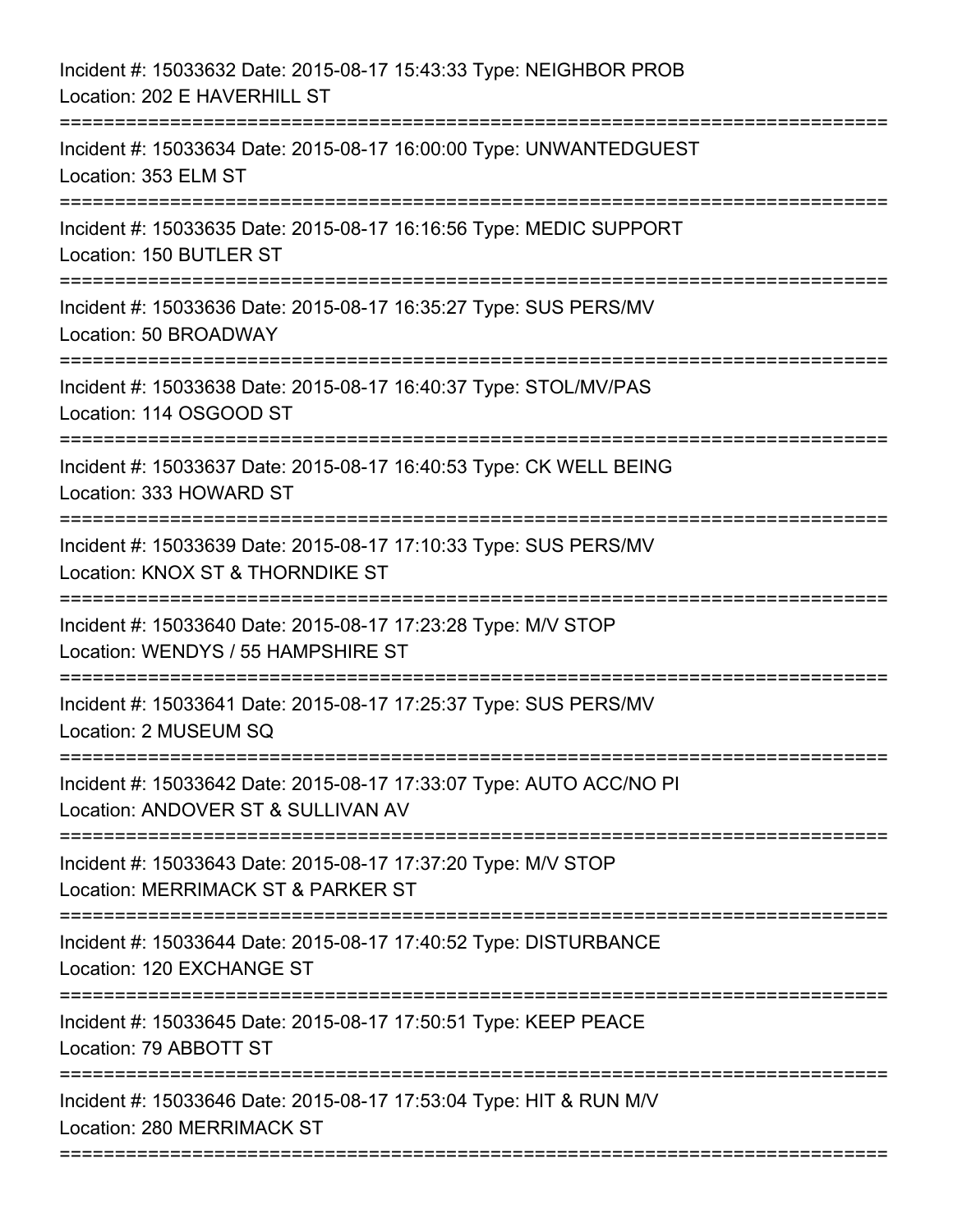Location: HAMPSHIRE ST & LOWELL ST

| Incident #: 15033648 Date: 2015-08-17 18:01:24 Type: GENERAL SERV<br>Location: 149 FERRY ST<br>Incident #: 15033649 Date: 2015-08-17 18:10:52 Type: LARCENY/PAST<br>Location: TRAIN STATION / 211 MERRIMACK ST<br>Incident #: 15033650 Date: 2015-08-17 18:11:29 Type: AUTO ACC/UNK PI<br>Location: MARKET ST & PARKER ST<br>Incident #: 15033651 Date: 2015-08-17 18:16:59 Type: ALARM/BURG<br>Location: 1 INTERNATIONAL WY<br>========================<br>Incident #: 15033652 Date: 2015-08-17 18:22:32 Type: M/V STOP<br>Location: 331 AMES ST<br>Incident #: 15033653 Date: 2015-08-17 18:23:19 Type: M/V STOP<br>Location: HAVERHILL ST & WEST ST<br>Incident #: 15033654 Date: 2015-08-17 18:25:10 Type: ALARM/BURG<br>Location: 75 NEWTON ST<br>Incident #: 15033655 Date: 2015-08-17 18:30:47 Type: INVESTIGATION<br>Location: 83 ALLSTON ST<br>Incident #: 15033657 Date: 2015-08-17 18:46:30 Type: DOMESTIC/PROG<br>Location: 108 MARKET ST |
|--------------------------------------------------------------------------------------------------------------------------------------------------------------------------------------------------------------------------------------------------------------------------------------------------------------------------------------------------------------------------------------------------------------------------------------------------------------------------------------------------------------------------------------------------------------------------------------------------------------------------------------------------------------------------------------------------------------------------------------------------------------------------------------------------------------------------------------------------------------------------------------------------------------------------------------------------------|
| Incident #: 15033656 Date: 2015-08-17 18:44:50 Type: HIT & RUN M/V<br>Location: 479 S BROADWAY                                                                                                                                                                                                                                                                                                                                                                                                                                                                                                                                                                                                                                                                                                                                                                                                                                                         |
|                                                                                                                                                                                                                                                                                                                                                                                                                                                                                                                                                                                                                                                                                                                                                                                                                                                                                                                                                        |
|                                                                                                                                                                                                                                                                                                                                                                                                                                                                                                                                                                                                                                                                                                                                                                                                                                                                                                                                                        |
|                                                                                                                                                                                                                                                                                                                                                                                                                                                                                                                                                                                                                                                                                                                                                                                                                                                                                                                                                        |
|                                                                                                                                                                                                                                                                                                                                                                                                                                                                                                                                                                                                                                                                                                                                                                                                                                                                                                                                                        |
|                                                                                                                                                                                                                                                                                                                                                                                                                                                                                                                                                                                                                                                                                                                                                                                                                                                                                                                                                        |
|                                                                                                                                                                                                                                                                                                                                                                                                                                                                                                                                                                                                                                                                                                                                                                                                                                                                                                                                                        |
|                                                                                                                                                                                                                                                                                                                                                                                                                                                                                                                                                                                                                                                                                                                                                                                                                                                                                                                                                        |
|                                                                                                                                                                                                                                                                                                                                                                                                                                                                                                                                                                                                                                                                                                                                                                                                                                                                                                                                                        |
|                                                                                                                                                                                                                                                                                                                                                                                                                                                                                                                                                                                                                                                                                                                                                                                                                                                                                                                                                        |
| Incident #: 15033658 Date: 2015-08-17 18:48:11 Type: DK (DRUNK)<br>Location: BROADWAY & ESSEX ST                                                                                                                                                                                                                                                                                                                                                                                                                                                                                                                                                                                                                                                                                                                                                                                                                                                       |
| Incident #: 15033659 Date: 2015-08-17 18:48:22 Type: M/V STOP<br>Location: ERVING AV & ROBINSON CT                                                                                                                                                                                                                                                                                                                                                                                                                                                                                                                                                                                                                                                                                                                                                                                                                                                     |
| Incident #: 15033660 Date: 2015-08-17 19:01:12 Type: ALARM/BURG<br>Location: SOUTH LAWRENCE EAST SCHOOL / 165 CRAWFORD ST                                                                                                                                                                                                                                                                                                                                                                                                                                                                                                                                                                                                                                                                                                                                                                                                                              |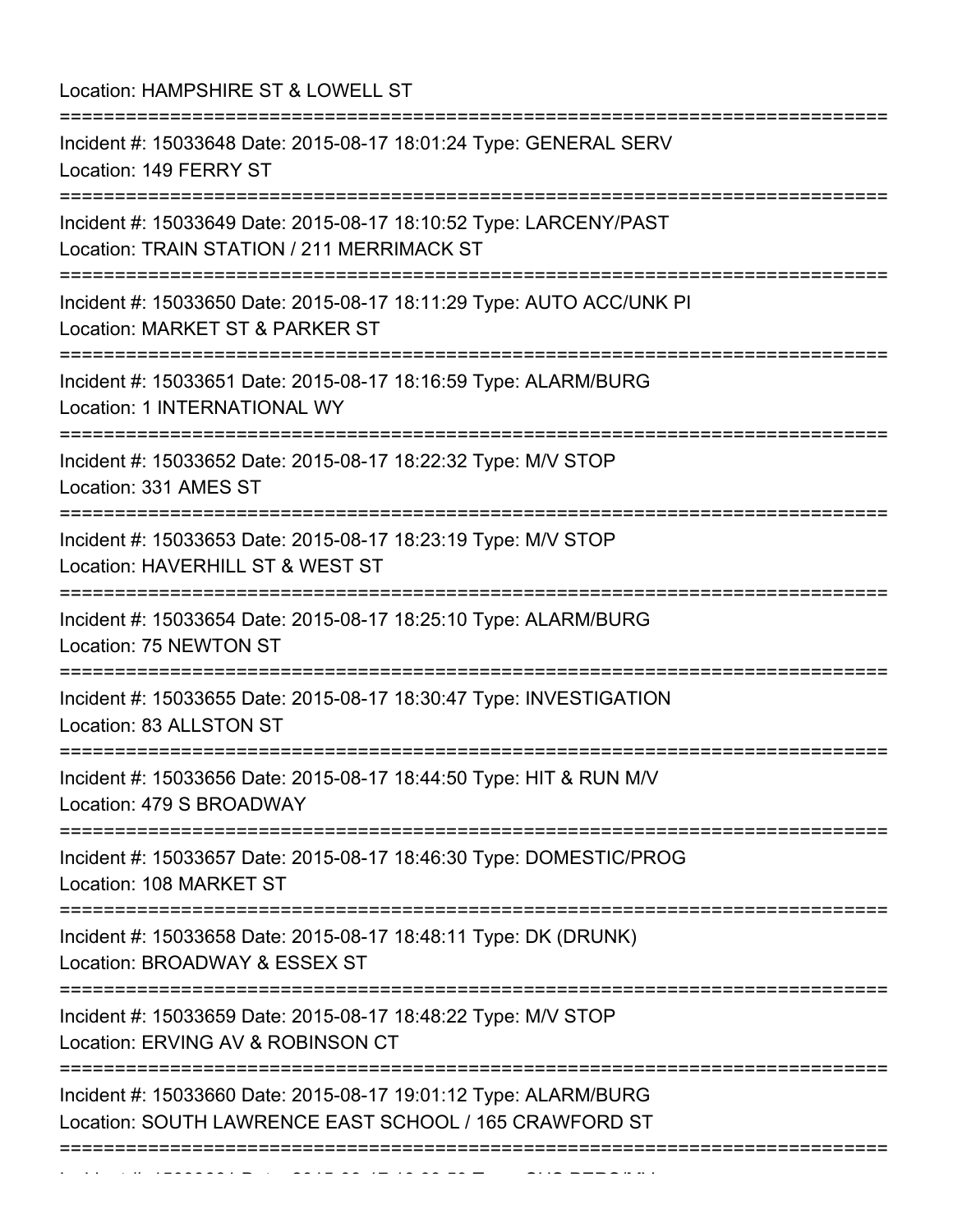| Location: 268 HAMPSHIRE ST                                                                                                    |
|-------------------------------------------------------------------------------------------------------------------------------|
| Incident #: 15033663 Date: 2015-08-17 19:17:15 Type: ALARM/BURG<br>Location: 12 DIAMOND ST                                    |
| Incident #: 15033662 Date: 2015-08-17 19:17:24 Type: M/V STOP<br>Location: 181 BAILEY ST                                      |
| Incident #: 15033664 Date: 2015-08-17 19:20:08 Type: ALARM/BURG<br>Location: 95 JACKSON ST                                    |
| Incident #: 15033665 Date: 2015-08-17 19:22:26 Type: M/V STOP<br>Location: 152 S UNION ST                                     |
| ================================<br>Incident #: 15033666 Date: 2015-08-17 19:23:58 Type: SUS PERS/MV<br>Location: 12 GRANT RD |
| Incident #: 15033667 Date: 2015-08-17 19:34:16 Type: SUS PERS/MV<br>Location: 140-142 FARNHAM ST                              |
| Incident #: 15033668 Date: 2015-08-17 19:36:11 Type: SUS PERS/MV<br>Location: 200 COMMON ST                                   |
| Incident #: 15033669 Date: 2015-08-17 19:37:09 Type: RECOV/STOL/MV<br>Location: LAWRENCE PUMPS, INCORPORATED / 371 MARKET ST  |
| Incident #: 15033670 Date: 2015-08-17 19:39:14 Type: LARCENY/PAST<br>Location: DEMOULAS MARKET / 700 ESSEX ST                 |
| Incident #: 15033671 Date: 2015-08-17 19:40:11 Type: ALARM/BURG<br>Location: EL CESAR RESTURANT / 99 ESSEX ST                 |
| Incident #: 15033672 Date: 2015-08-17 19:46:12 Type: ALARMS<br>Location: 12 WAYNE ST                                          |
| Incident #: 15033673 Date: 2015-08-17 19:52:54 Type: MAL DAMAGE<br>Location: LEONARD SCHOOL / 60 ALLEN ST                     |
| Incident #: 15033674 Date: 2015-08-17 19:54:31 Type: TRESPASSING<br>Location: 13 BOYD ST                                      |
| IN BUILDE AL AFOODOTE DELL OOAF OO AT AO FEEL TUNE LAALOTOD                                                                   |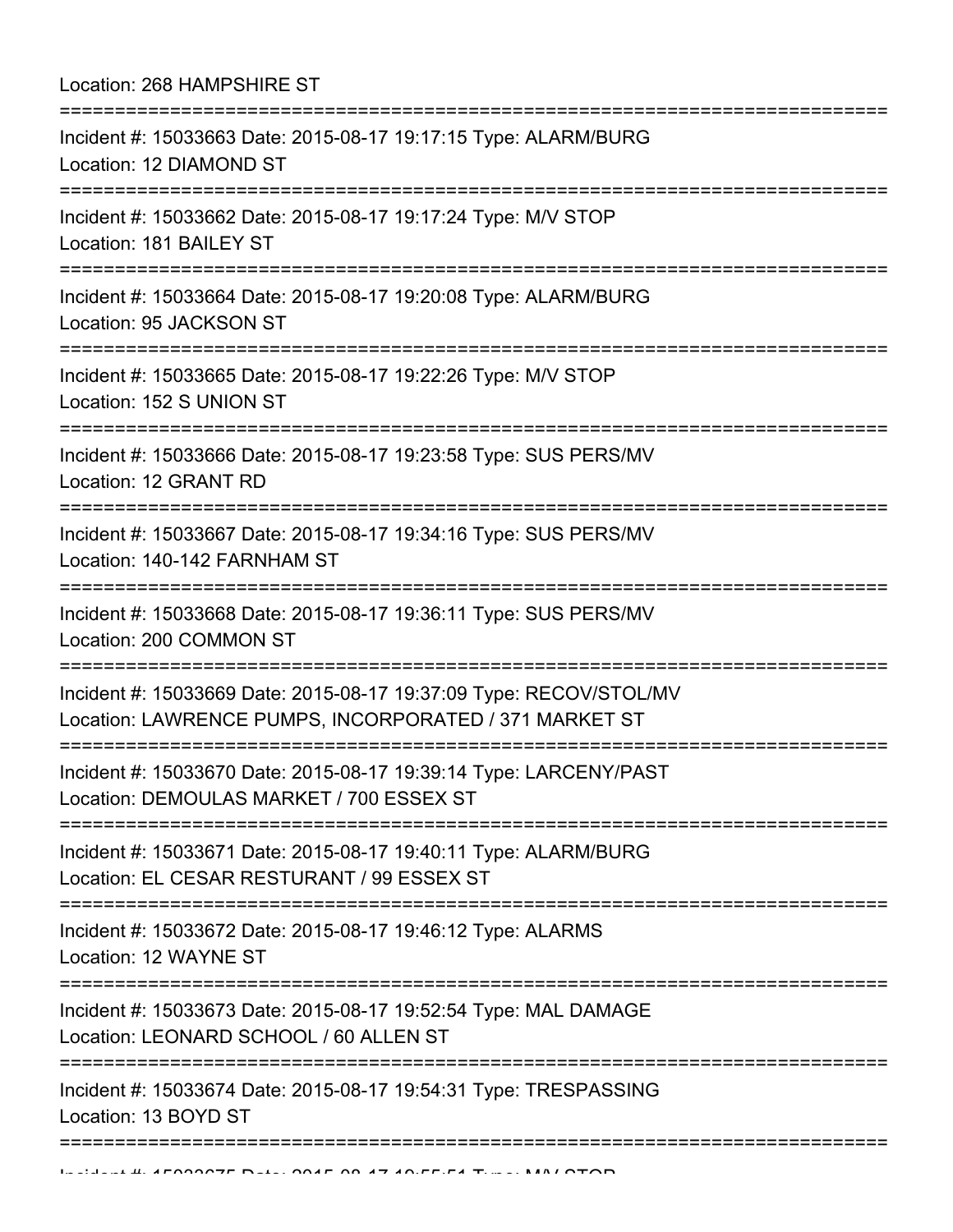| Location: 305 ESSEX ST<br>=================                                                                                                                                  |
|------------------------------------------------------------------------------------------------------------------------------------------------------------------------------|
| Incident #: 15033676 Date: 2015-08-17 19:55:54 Type: NEIGHBOR PROB<br>Location: 8 ATKINSON ST                                                                                |
| Incident #: 15033677 Date: 2015-08-17 20:02:44 Type: DOMESTIC/PAST<br>Location: 381 CHESTNUT ST #109                                                                         |
| Incident #: 15033678 Date: 2015-08-17 20:05:40 Type: AUTO ACC/NO PI<br>Location: 38 GREENWOOD ST<br>=====================                                                    |
| Incident #: 15033679 Date: 2015-08-17 20:08:47 Type: HARASSMENT<br>Location: 151 BOXFORD ST                                                                                  |
| Incident #: 15033680 Date: 2015-08-17 20:15:07 Type: MEDIC SUPPORT<br>Location: 213 CRAWFORD ST                                                                              |
| Incident #: 15033681 Date: 2015-08-17 20:17:32 Type: M/V STOP<br>Location: GEISLER STATE POOL / HIGH ST                                                                      |
| Incident #: 15033682 Date: 2015-08-17 20:29:07 Type: ALARM/BURG<br>Location: HONEY DEW / 342 BROADWAY<br>:============================<br>================================== |
| Incident #: 15033683 Date: 2015-08-17 20:37:31 Type: M/V STOP<br>Location: LOWELL ST & RIVERSIDE DR                                                                          |
| Incident #: 15033684 Date: 2015-08-17 20:47:30 Type: SUS PERS/MV<br>Location: 9 SUMMER ST                                                                                    |
| Incident #: 15033685 Date: 2015-08-17 20:58:14 Type: DISTURBANCE<br>Location: 209 PARK ST #1 FL 1                                                                            |
| Incident #: 15033686 Date: 2015-08-17 21:02:26 Type: SUS PERS/MV<br>Location: STEVENS ST & WEARE ST                                                                          |
| Incident #: 15033687 Date: 2015-08-17 21:08:15 Type: MEDIC SUPPORT<br>Location: 375 LOWELL ST FL 2ND                                                                         |
| Incident #: 15033688 Date: 2015-08-17 21:14:13 Type: ALARM/BURG<br>Location: WBC EXTRUSION PRODUCTS INC / 421 MERRIMACK ST                                                   |
|                                                                                                                                                                              |